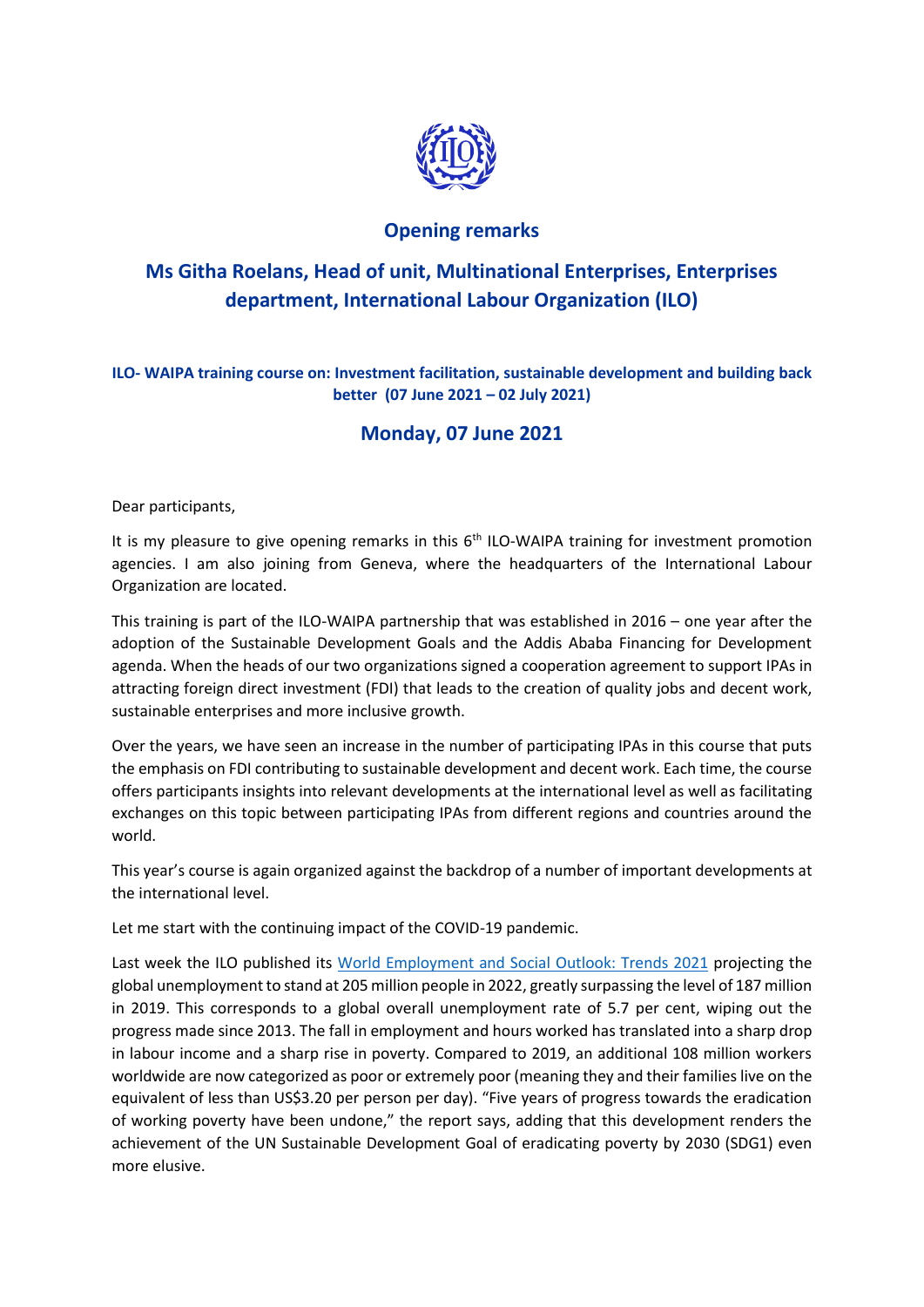This current crisis has disproportionately hit women. Their employment declined by 5 per cent in 2020 compared to 3.9 per cent for men. A greater proportion of women also fell out of the labour market, becoming inactive. Additional domestic responsibilities resulting from crisis lockdowns have also created the risk of a "re-traditionalization" of gender roles – as well as gender stereotyping.

Another vulnerable group – youth – was also hit hard. Globally, youth employment fell 8.7 per cent in 2020, compared with 3.7 per cent for adults, with the most pronounced fall seen in middle-income countries. The consequences of this delay and disruption to the early labour market experience of young people could continue for many years.

Globally, 75 million youth are currently unemployed— the proportion of youth not in employment, education or training is increasing in most countries, threatening to break societies and leaving longlasting scars on an entire generation.

Between 2015 and 2030, about 670 million jobs will have to be created to contain the current spread of unemployment and cope with the growth in the working age population. At the same time the labour market is profoundly impacted by technological developments – the Future of Work".

Informal and casual jobs with uncertain earnings unfortunately remain the norm in most developing countries but are also becoming more common in advanced economies. So not just the quantity but also the quality of jobs is at stake. Of all those who are employed, 50% are own-account or unpaid family workers, while nearly one in four have to cope with their family on less than US\$2 a day. Many of them have to combine different jobs to get the income needed to sustain their families.

The Gallup World Poll, sampling from 6 billion people in 160 countries, ranks access to good jobs as the number one global priority. Governments everywhere have committed to SDG 8 "Promote sustained, inclusive and sustainable economic growth, full and productive employment and decent work for all. FDI has a critical role to play in helping countries to achieve this goal". However, FDI inflows do not automatically lead to quality job creation in the host country.

We need to ask the right questions and follow through with the right actions, particularly if we are going to build back better in a post-COVID 19 world. So,

– How can an IPA better position itself globally to attract employment-generating FDI?

– What government policies have the greatest impact on FDI quality job creation?

– What kind of investors tend to create quality jobs locally and generate linkages with local firms, in particular SMEs?

Investment facilitation should be more closely aligned with national development goals by:

– Enhanced policy coherence at all levels, connecting FDI with sustainable development objectives as reflected in and aligned with national development priorities

– Reviewing the incentives offered

– Better balancing the interests of the governments looking for FDI and the interests of potential investors ILO is supporting governments, including through support to their IPAs, to maximize the positive impact and limit the negative impact that MNE operations can have in host countries.

This mandate comes from the ILO instrument to engage with governments, social partners and business in home and host countries, th[e Tripartite Declaration of Principles concerning Multinational](http://www.ilo.org/mnedeclaration)  [Enterprises and Social Policy \(MNE Declaration\),](http://www.ilo.org/mnedeclaration) most recently revised in 2017.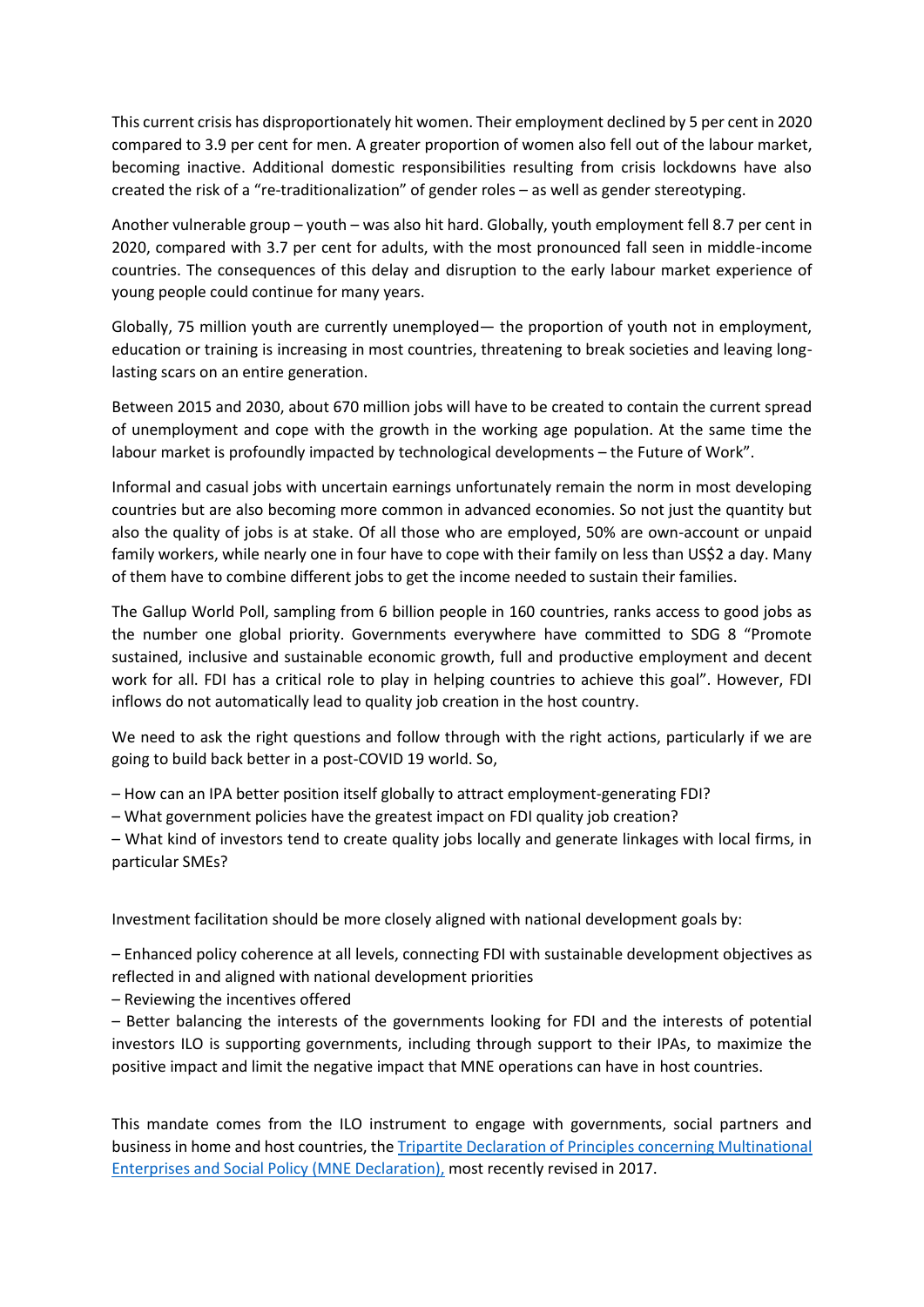The MNE Declaration:

– aims to encourage the positive contribution of MNEs to socio-economic development and decent work for all and mitigate and resolve possible negative impacts

– stimulates dialogue and consultations between governments and enterprises and employers' and workers' organizations; and between host and home countries of multinational enterprises on issues of mutual concern.

[Numerous inter-governmental organizations](https://www.ilo.org/empent/areas/mne-declaration/WCMS_570367/lang--en/index.htm) have called for international policy coherence on investment agreements and policies to promote FDI, both inward and outward, that contribute to inclusive economic growth identifying the MNE Declaration as an important tool for achieving this goal, including:

- The Association of Southeast Asian Nations (ASEAN)
- The European Union (EU)
- The G7 and G20 Southern African Development Community (SADC)
- The Organization of American States (OAS)

The link between investment promotion and quality of jobs also appears in most multilateral trade and investment treaties in recent years – and we will more from Karl Sauvant on these developments.

ILO is also supporting governments to enhance the positive impact of exports to SDG8. We recently published a survey, undertaken with UNCTAD that look at "Enhancing the Impact of Export Processing Zones to SDG 8 on Decent Work and Inclusive Economic Growth". [This study](https://www.ilo.org/wcmsp5/groups/public/---ed_emp/---emp_ent/---multi/documents/publication/wcms_739544.pdf) concluded that government-led EPZs are not sufficiently using good working conditions, social protection schemes and a skilled workforce as elements to attract investors or facilitate investment – in addition to the emphasis put on infrastructure and tax incentives.

This brings me to the last point, namely the increased importance of "[responsible business](https://www.ilo.org/empent/areas/mne-declaration/WCMS_763742/lang--en/index.htm)", the expectation on business to reduce, mitigate and prevent its negative impacts on people and planet. Clauses on responsible business conduct are increasingly included in trade and investment agreements. Expectations for businesses to conduct due diligence already exists in global instruments such as the UN Guiding Principles on business and human rights, the ILO MNE Declaration and the OECD MNE Guidelines. Many businesses are already taking a risk-based approach to upholding human rights and the rights of workers in their operations. But in addition to these private initiatives, increasingly governments, especially in the EU but also in other OECD countries, are adopting "due diligence" legislation making these due diligence processes mandatory. These legislations – especially as they have a number of consequences for companies not complying with them - will have an impact on investment decisions by MNEs, especially as part of their broader risk assessments. The ILO is supporting governments, employers, workers and enterprises with services and tools on due diligence processes in relation to human rights and the rights of workers.

It is within this context of the continuing impacts of the covid-19 crisis, the global commitments to build back or build forward better to stay on track of the SDGs, increasing expectations for companies to conduct their businesses in a responsible way with respect for people and planet, as well as specific developments on corporate tax, that this year's course is taking place.

This joint course therefore could not be more timely to help you reflect on important developments, learn from experts and from each other and go back – virtually at least – with a box full of ideas of